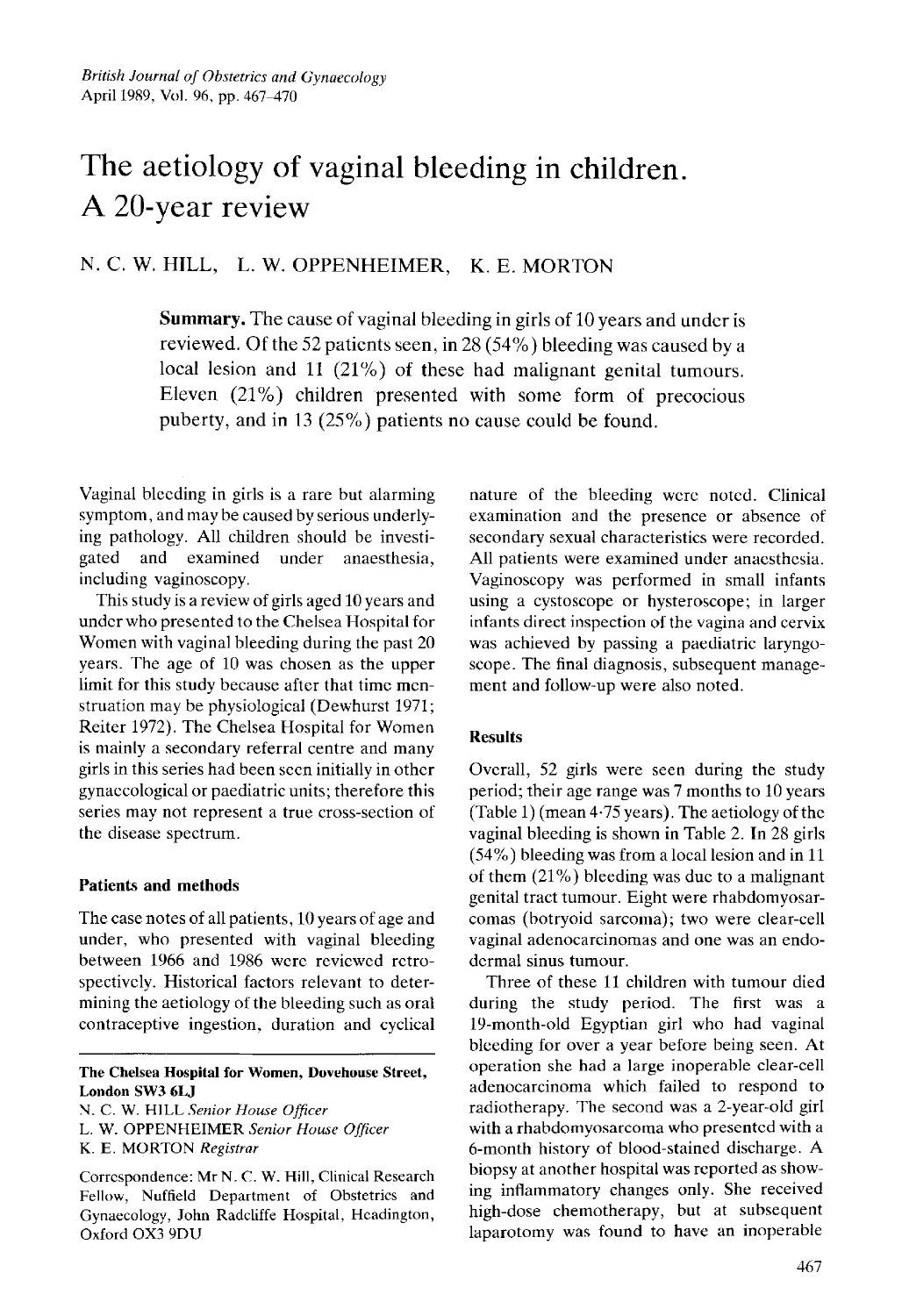| Age (years) | No. of girls |  |
|-------------|--------------|--|
| $0 - 1$     | 6            |  |
| $1 - 2$     | 7            |  |
| $2 - 3$     | 4            |  |
| $3 - 4$     | 2            |  |
| $4 - 5$     | 8            |  |
| $5 - 6$     | 5            |  |
| $6 - 7$     | 3            |  |
| $7 - 8$     | 4            |  |
| $8 - 9$     | 2            |  |
| $9 - 10$    | 5            |  |
| 10          | 6            |  |

Table 1. Age at presentation

tumour. The third was a 16-month-old girl who presented with a 1 -wcck history of vaginal bleeding, but despite an anterior excnteration for a yolk sac tumour, radiotherapy and chemotherapy, she died. Thc other eight girls are alive and disease free at follow-up. 5-18 years later.

In five children vaginal bleeding was secondary to a vulval lesion. This was lichen sclerosis in two, vulval warts in another *two,* and a cavernous haemangioma in the fifth. In a further fivc children vaginal bleeding **was** secondary to urethral prolapse. Four girls presented with trauma causing vaginal blccding; three of these followed various types of falls, and thc last had a ruptured hymen possibly linked to a previous foreign body. In three children bleeding was duc to vulvo-vaginitis.

Vaginal bleeding was caused by some form of precocious puberty in 11 childrcn. Prccoeious puberty was constitutional in two girls. and in three others pseudo-precocious pubcrty was associated with **a** granulosa cell feminizing tumour. In the **six** remaining girls cyclical blecding was the only sign of prccocious puberty and so a diagnosis of premature menarche was made. None of the children had evidence of McCune-Albright syndrome.

In the remaining 13 girls  $(25\%)$  no clear cause could be found.

#### **Discussion**

Where a definite diagnosis was made, the commonest actiological causes were malignant genital tumours  $(n = 11)$  and precocious puberty  $(n = 11)$ . The high frequency of malignant tumours may reflect the secondary referral role of the Chelsea Hospital for Women. Most of the tumours were rhabdomvosarcomas which are

mixed mesodermal tumours. They may be found at any age during childhood, but are more common in children under 3 years of age (Dewhurst 1983). The vagina is the commonest site of the tumour in the young, but the cervix may also be involved. The appearance of the tumour may vary but classically it resembles a bunch of grapes. The tumour usually presents with vaginal bleeding which may be accompanied by thc passage of a piccc of tumour tissue. Sornetimes the tumour may bc visible at the vaginal orifice, but examination under anaesthesia and biopsy is usually necessary to make the diagnosis. Occasionally histological diagnosis may be difficult due to the plcomorphism of the tumour. Histological misdiagnosis may result in delaycd treatment, as unfortunately occurred in the 2-year-old girl who died. Early cases in the series were treated surgically. but the more recent ones have been treated with chemotherapy.

Two children in the present scrics presented with clear-cell adenocarcinomas. Neither of them had been exposed to diethylstilhoestrol (DES) *in utero*. The association between these tumours and DES was first described by Herbst & Scully (1970). Thc risk of developing clear-cell adenocarcinoma after exposure to DES has been estimated to be  $0.14-1.4/1000$  of DESexposed females (Emens 1984). Both girls were treated with extended hysterectomy. vaginectomy and radiothcrapy. During the study period a 13-year-old girl who had been cxposcd to DES *in ulrro* did present with a clear-cell adenocarcinoma. She was successfully trcated with ratliotherapy (Dewhurst & Ferreira 1980). The exact placc of chcmotherapy in the management of these tumours is as yet unknown.

Endodermal sinus turnours of the vagina are the rarest vaginal tumours in this age group, and are also some of the most malignant. Only one

**Table 2.** Aetiology of vaginal bleeding

|                    | Number | (%)  |
|--------------------|--------|------|
| Genital tumours    | 11     | (21) |
| Precocious puberty | 11     | (21) |
| Vulval lesions     | 5      | (10) |
| Urethral prolapse  | 5      | (10) |
| Trauma             | 4      | (8)  |
| Vulvo-vaginitis    | 3      | (6)  |
| Unknown aetiology  | 13     | (25) |
| Total              | 52     | 100) |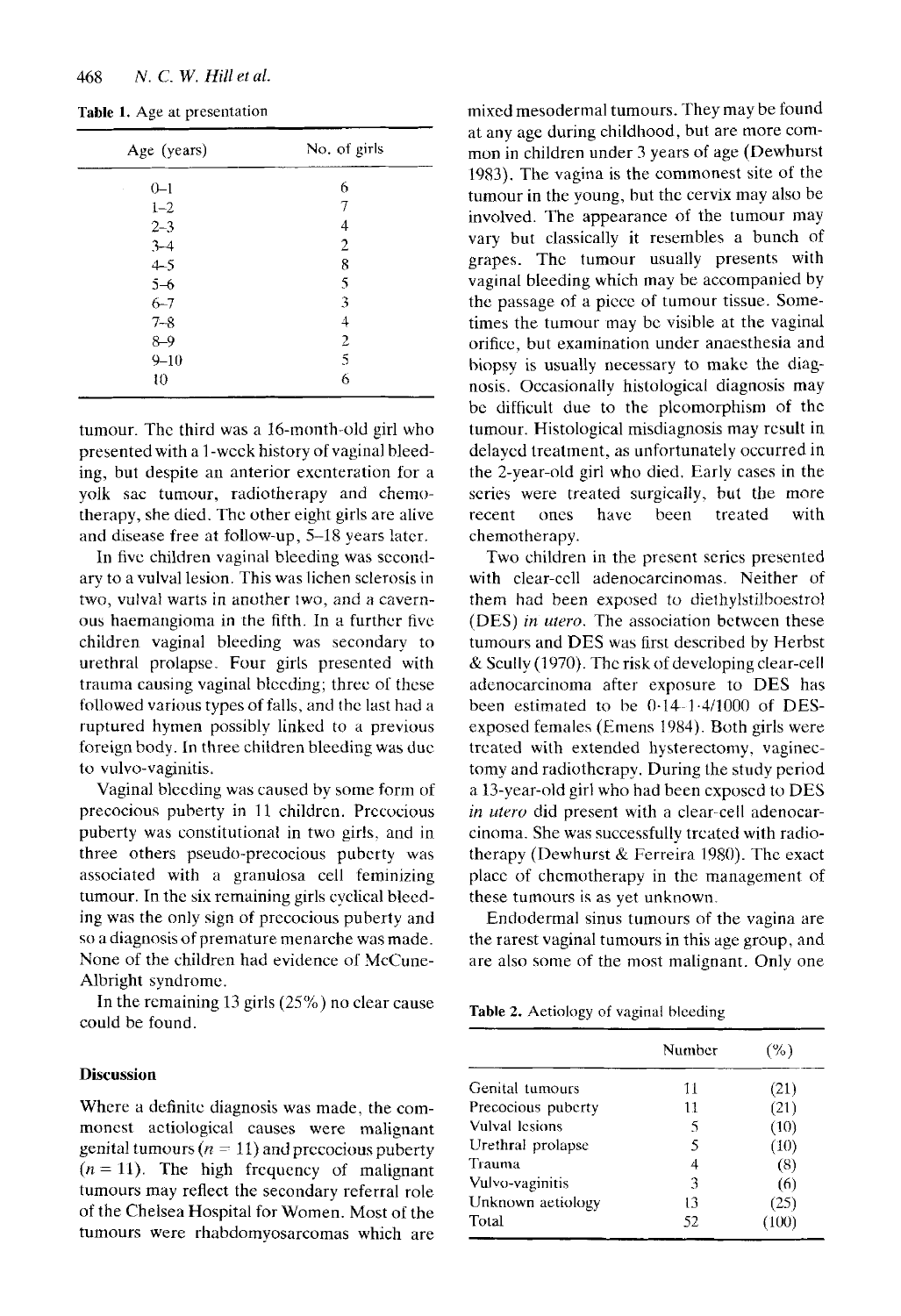girl was diagnosed as having this tumour and she was treated surgically (Dewhurst & Ferreira 1981).

Prccocious puberty is defined as the appearance of physical signs of secondary sexual development before the age *of 8* years or of menstruation before the age of 10 years (Dcwhurst 1971). Pseudoprecocious puberty may be caused by feminizing granulosa cell ovarian tumours. Classically, bleeding presents early and unlike other causes of precocious puberty the bone age is not in advance **of** chronological age (Dewhurst 1980). The diagnosis is madc by detection of a mass, and endocrine investigations show high oestrogen levels. Tn most of our girls with precocious puberty, cyclical bleeding occurred without other signs **of** secondary sexual development. This is classified as premature menarche and is thought to be due to unusual sensitivity to very low levels of circulating oestrogen (Hellcr *ef ul.* 1983). Hormone assays are normal and the bone age corresponds with the chronological age. No treatment is required once a more serious cause has been excluded. The bleeding usually stops by 10 years of age and starts again after the appearance of the other signs of secondary sexual development. Subsequent development of such patients appears to be normal. as is their future fertility (Murran *el ul.* 1983). Exogenous oestrogen ingestion in the form **of** the oral contraceptive pill or in the diet should be excluded (Comas 1982; Schoental 1983). Two girls had constitutional precocious puberty which is attributed to spontaneous initiation of hypothalamic and pituitary activity. It presents with cyclical bleeding in association with other signs of secondary sexual devclopment. Both girls in this series had radiographic signs of advanced bone age and breast development before menstruation.

**A** variety of vulva1 lesions may affect the young child, but few cause vaginal bleeding. Lichen sclerosis was diagnosed in two children. This disorder is similar to the condition which affects postmenopausal women and it usually disappears at puberty (Dewhurst 1984). Genital warts may cause bleeding occasionally and their presence may suggest infection by a parent or sexual molestation. This was not evident in either of our children.

Urethral prolapse is a relatively common mistaken cause of 'vaginal' bleeding in children and **was** found in 10% of our series. Lt occurs most often at between 5 and 9 years of age (Editorial 1Y79). It is more common in children of negroid extraction (Klaus & Stein 1973). Urethral prolapse may be related to low levels of oestrogens and presents with a circular prolapse at the external urethral orifice. Occasionally the prolapsc may be difficult to distinguish from a genital tumour. If the prolapse is large it is bcst treated by surgical excision of the necrotic mucosa.

If bleeding is associated with trauma, examination under anaesthesia is necessary because lacerations of the vulva may appear relatively minor on external inspection and external blood loss may be deceptively small in the presence of significant vaginal haematoma (Heller et al. 1978). Although no cases of trauma associated with a foreign body were found in this study it has been reported to cause up to **30%** of vaginal blccding in children (David et *al.* 1984).

Vaginitis and vulvo-vaginitis, although quite common, rarely cause vaginal bleeding. It occurred in only 3 (6%) children in this series.

In all the 52 children seen with vaginal bleeding during the study period no case of sexual abuse was confirmed. However, it may be that these unfortunate children tend not to be referred to secondary centres.

# *Conclusion*

Vaginal bleeding in children is a rare occurrence. and a serious underlying cause should always be excluded. Examination under anaesthesia and vaginoscopy are mandatory in all cases. Few series have been published, and the incidencc of various aetiologies differs widely between studies. The numbers of patients seen by any clinician are small, so it is preferable that the children be referred to specialized centres.

#### **Acknowledgments**

We wish to express our gratitude to Professor Sir John Dewhurst for his pcrmission to report these cases.

## **References**

- Comas **A. P.** (1982) Prccocious sexual development in Pucrto Rico. *Lancet* **i**, 1299-1300.
- David L., Betand **B..** Rcrlicr P., Evard **A.,** Guinard A. & Francois R. (1984) Les hemorragies genitales dc la fille avant la puher-te. *Am t'ediutr* **31,** 55-61,
- Dewhurst J. (1971) Gynaccological disease in childhood. *Update* **3,** 549-570.